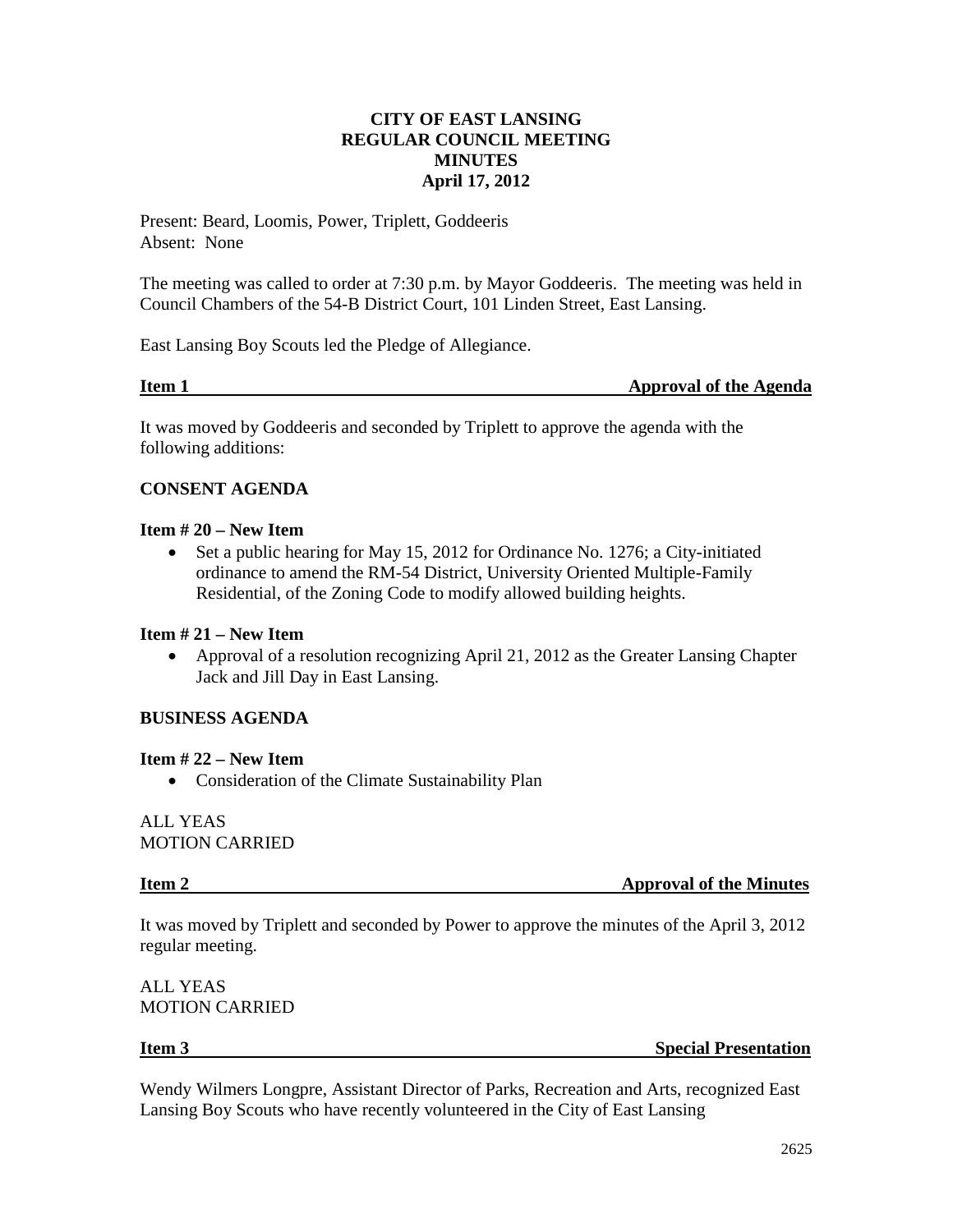Environmental Stewardship Program by working in White Park and Henry Fine Park. She recommended awarding City of East Lansing Natural Resources Conservation patches to Ben Baker, Danny Baker, Jacob Stanton, Rhys Fitschen-Brown, Alec Hegg, Paul Przybylski, Dean Przybylski, John Upham, and Noah Miller for their efforts to preserve and enhance City parks and environment.

Mayor Goddeeris read a Council resolution awarding the Natural Resources Conservation patches to these nine Boy Scouts.

Between April 10 and 17, 2012, Council received written communication:

- 04/10/12 from Suchitra Webster regarding Ordinance No. 1276
- 04/11/12 from Sally Silver regarding Ordinance No. 1276
- 04/12/12 from Phil Bellfy regarding City Center II
- 04/12/12 from Eliot Singer regarding DDA
- 04/16/12 from Richard Sheppard regarding FarmHouse Fraternity
- 04/16/12 from Gordon and Sheila Taylor regarding City Center II
- 04/16/12 from Darcy Schmitt: Response letter to Sally Silver
- 04/17/12 from Eliot Singer regarding East Village

Goddeeris said she received communication from Joe Maguire regarding groundbreaking for the green demonstration building on May 8 at 10:00 a.m.

| Item 5 | <b>Communication from Audience</b> |
|--------|------------------------------------|
|        |                                    |

- Susan Schmidt, 1717 Colorado Drive, spoke regarding Project Pride, East Lansing annual recycling event, which will be held June 2, 2012.
- Jim Anderson, 968 Roxburgh Avenue, spoke regarding the Solid Waste Fund budget.

| Item 6 | <b>Review of Work Session Actions</b> |
|--------|---------------------------------------|
|        |                                       |

Mayor Goddeeris reviewed the following actions taken at the work session of April 10, 2012:

- 1. Approved the minutes of the March 27, 2012 special meeting.
- 2. Approved the minutes of the March 27, 2012 work session.
- 3. Approved revised request for one-lane road closures for Lansing marathon on Sunday, April 22, 2012.
- 4. Approved Grant of Sidewalk Easement between S & K Real Estate, LLC and the City of East Lansing.
- 5. Approved Certified Resolution from City Council Authorizing the Application for Special License.
- 6. Approved right-of-way request for space along Charles Street adjacent to the former Barnes & Noble space at 333 E. Grand River Avenue for The Land Grant: Art, Agriculture, Sustainability event and authorized food vending.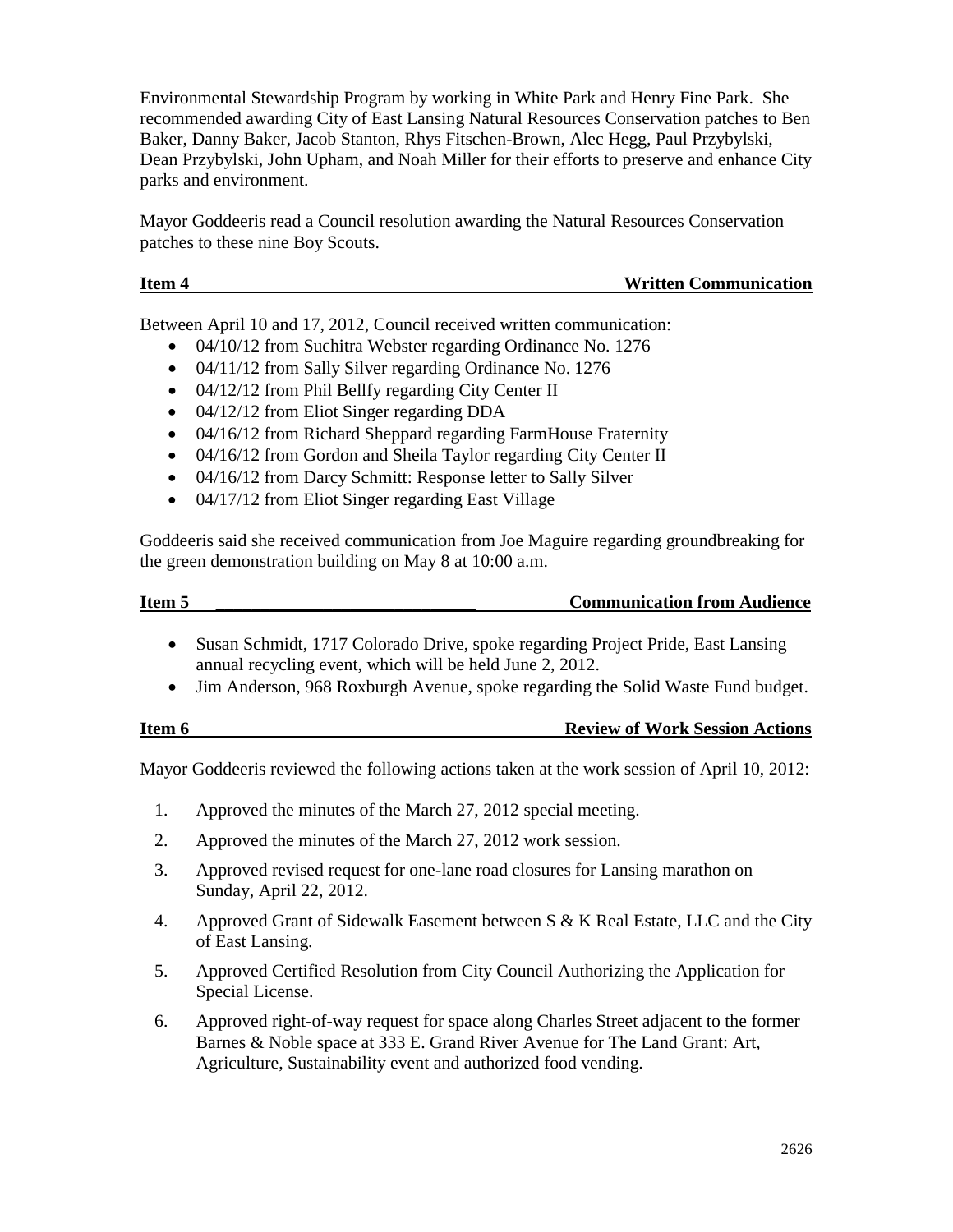Councilmember Power:

- Congratulated East Lansing Public Library Director Kristin Shelley on a successful fundraising event last Friday evening.
- Requested information on status of due diligence list for City Center II and distributed two additional due diligence questions.
- Requested a future Council City Center II discussion to develop a top 10 list of risk and reward for the City; develop worst case, middle case, and best case projections for the City; and develop cost of a City exit strategy, if one is needed.

Councilmember Loomis:

• No Report

Councilmember Beard:

- Congratulated East Lansing Boy Scout Troop 2 members on receiving Natural Resources Conservation patches and thanked all East Lansing scouts for their service to the City.
- Reported on Tri-County Regional Planning Commission which is hosting HUD (Housing and Urban Development) Sustainability Summit at Hannah Community Center on April 30 from 4:00 to 8:00 p.m. and invited residents to attend.

Mayor Pro Tem Triplett:

- Said he echoed Councilmember Power's comments on the successful Library event on Friday and thanked Director Kristin Shelley and staff for their work.
- Reminded citizens of Crystal Awards event to be held Thursday, April 19 at Hannah Community Center with reception beginning at 5:00 p.m. and presentations at 6:00 p.m.

Mayor Goddeeris:

- Thanked Senior volunteers who were recognized at a reception this past week.
- Invited citizens to Community Relations Coalition Taste of East Lansing event on Saturday from 5:00 p.m. to 8:00 p.m. in parking lot #1.

**Item 8** City Manager's Report

City Manager George Lahanas:

Said Crystal Awards event is an opportunity to pay tribute to people who provide a great service to the community and to recognize citizenship and service as values in this community.

**Item 9** City Attorney's Report

City Attorney Tom Yeadon:

• No Report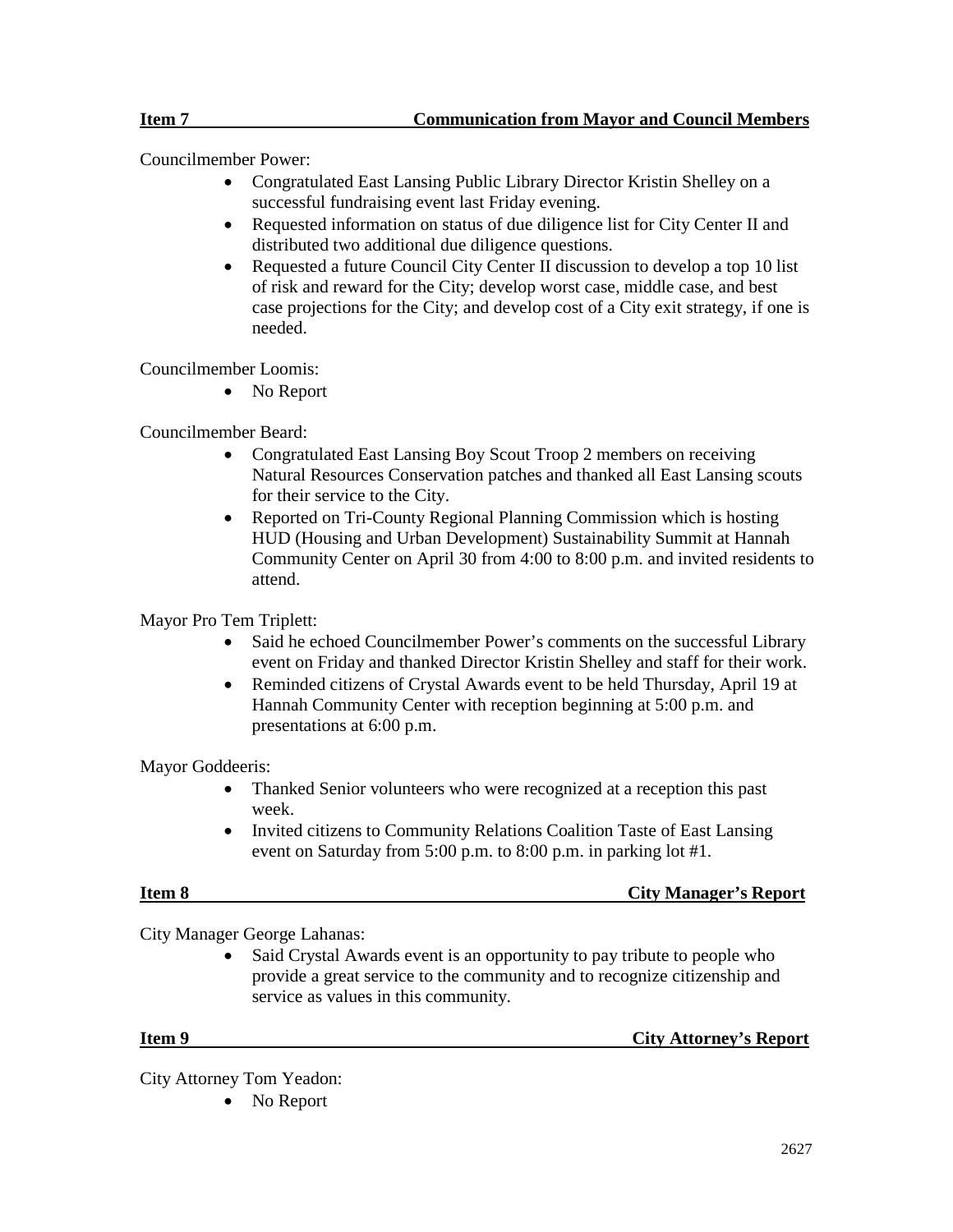George Lahanas, City Manager, reviewed the FY2012-13 budget Executive Summary highlighting responsible combination of reductions and revenue enhancements to solve the City's fiscal challenges. He said this budget seeks to balance revenue challenges with the need to provide the necessary services our citizens expect and deserve.

Goddeeris opened the public hearing on the FY2012-13 Budget and Tax Rate.

The following community organization representatives thanked Council for previous support or for recommended CDBG (Community Development Block Grant) and / or General Fund support in FY2012-13 budget:

- Sara Levine and Ruth Pell Tri-County Office on Aging, Lansing
- Michelle Reardon Hometown Housing Partnership, Inc. (HHP), East Lansing
- Diana Maddox Capital Area Center for Independent Living, Lansing
- Kathy Kelly Child Abuse Prevention Services, Lansing
- Lori Pourzan and Jane Martineau Legal Services of South Central Michigan, Lansing
- D. Clark Capital Area Literacy Coalition, Lansing
- Barbara Morton Gateway Community Services, East Lansing
- William Acheson Franklin Street Community Housing Corporation, Lansing
- Angie Mayeaux Haven House, East Lansing
- Erica Schmittdiel MSU Safe Place, East Lansing
- Joseph Hershey The Listening Ear, Lansing
- Patricia Joly MSU Migrant Student Services, East Lansing

Seeing no one else come forward, Goddeeris closed the public hearing on the FY2012-13 Budget and Tax Rate.

Goddeeris said Council will continue budget discussions at 5:00 p.m. next Tuesday in Conference Room A.

### **Item 11 Public Hearing – Ordinance No. 1270**

Consideration of Ordinance No. 1270; a City initiated ordinance to amend Article VI, Division 6 at Sections 50-792, 50-793, and  $50-794 - of Chapter 50 - Zoning - of the Code of$ the City of East Lansing to amend the permitted land uses and minimum building height requirements.

Darcy Schmitt, Planning and Zoning Administrator, presented an overview and answered questions on Ordinance No. 1270 and amendments to East Village District.

Council discussed previous and current conforming uses, Zoning Board of Appeals variances, and timeline of current applications.

Goddeeris opened the public hearing on Ordinance No. 1270.

Isaac Sheppard, Jr., 1049 John R Road, Rochester Hills, Michigan, spoke regarding FarmHouse Fraternity proposed renovations, zoning, and application process.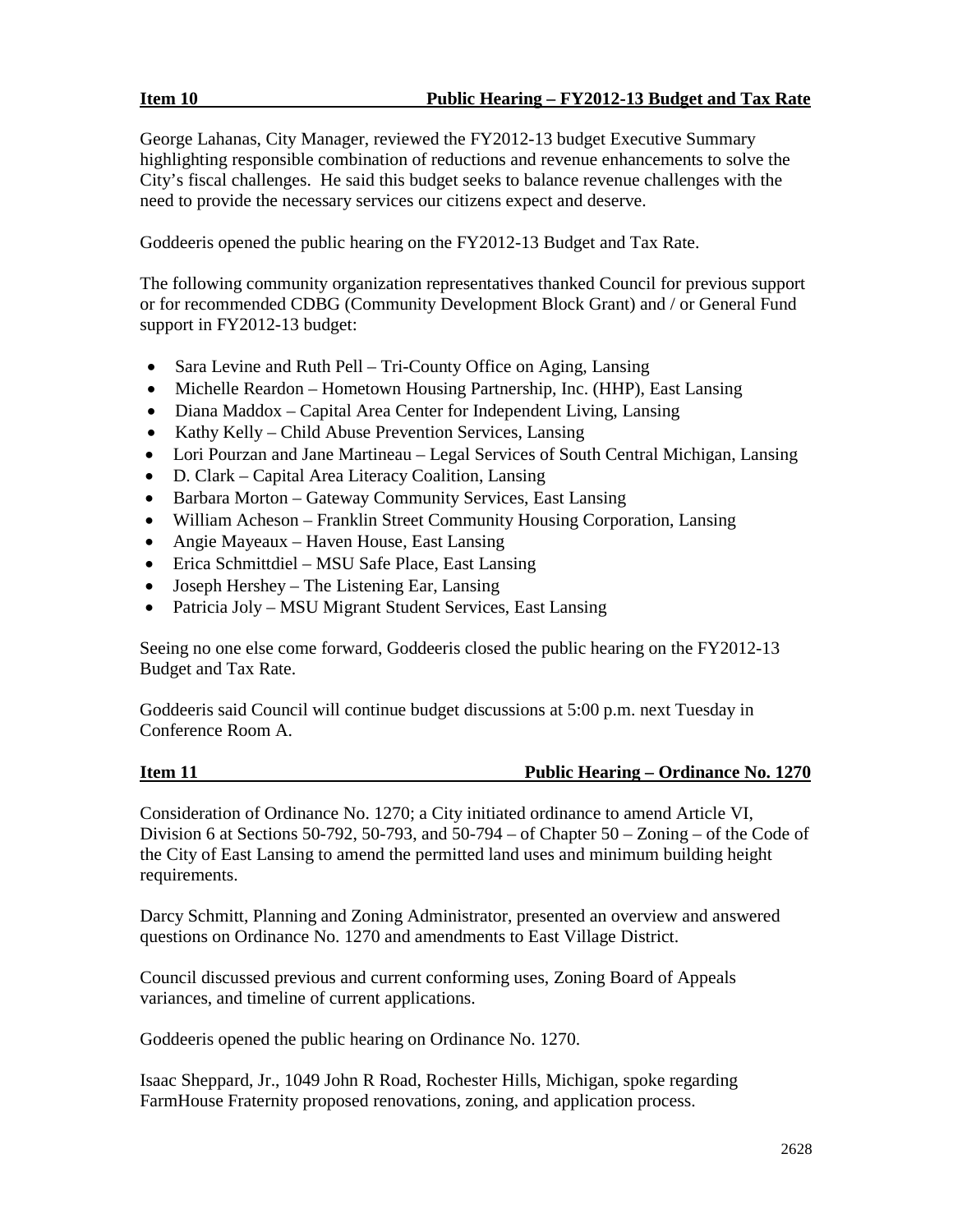Devin Cudnohufsky, 342 N. Harrison Road, spoke in support of application from FarmHouse Fraternity at 151 Bogue Street.

Daniel Snitchler, 321 Bogue Street, spoke in support of application from FarmHouse Fraternity at 151 Bogue Street.

Trace Camacho, 1321 Ramblewood Drive, spoke regarding FarmHouse Fraternity and zoning.

Seeing no one else come forward, Goddeeris closed the public hearing on Ordinance No. 1270.

It was moved by Triplett and seconded by Beard to defer action on Ordinance No. 1270 until May 1, 2012, and schedule discussion for work session on April 24, 2012.

ALL YEAS MOTION TO DEFER CARRIED

**Item 12 Consent Agenda**

City Manager George Lahanas reviewed the Consent agenda:

- 1. Approval of a resolution awarding City of East Lansing Natural Resources Conservation patches to Ben Baker, Danny Baker, Jacob Stanton, Rhys Fitschen-Brown, Alec Hegg, Paul Przybylski, Dean Przybylski, John Upham, and Noah Miller for their work in East Lansing Parks as part of the City of East Lansing Environmental Stewardship Program.
- 2. Approval of a Professional Services Agreement with Wolverine Engineers and Surveyors to provide construction services for the 2012 infrastructure improvements for the Ann Street redevelopment area project and authorize City Manager to sign.
- 3. Approval of a contract with E.T. MacKenzie Company for 2012 infrastructure improvements for Ann Street development area project in the amount of \$1,269,338.62 and authorize City Manager to sign.
- 4. Approval of MDOT Performance Resolution for Governmental Agencies which is required as part of application for annual State right-of-way permit.
- 5. Introduce and set a public hearing for May 15, 2012, Ordinance No. 1278; an Ordinance to amend Section 8-251 of Division 2 – Entertainment License – and Sections 8-281, 8-301, 8-302, and 8-303 of Division 3 – Dances and Dancehalls – and to amend the title of Division 3 and Section 8-331 of Division 4 – Amusements and Video Arcades – of Article IV – Amusements and Entertainment of Chapter 8 – Businesses – of the Code of the City of East Lansing.
- 6. Introduce and set a public hearing for May 15, 2012, for reconsideration of an application from Dino Cascardo Holdings, Lansing, LLC for Special Use Permit approval for the property at 504 Michigan Avenue. The applicant is requesting approval to allow the sale of packaged beer, wine, and spirits.
- 7. Approval of Electric Vehicle Supply Equipment Program Agreement with Lansing Board of Water and Light for electric car charging stations at East Lansing Public Library and in downtown and authorize City Manager to sign.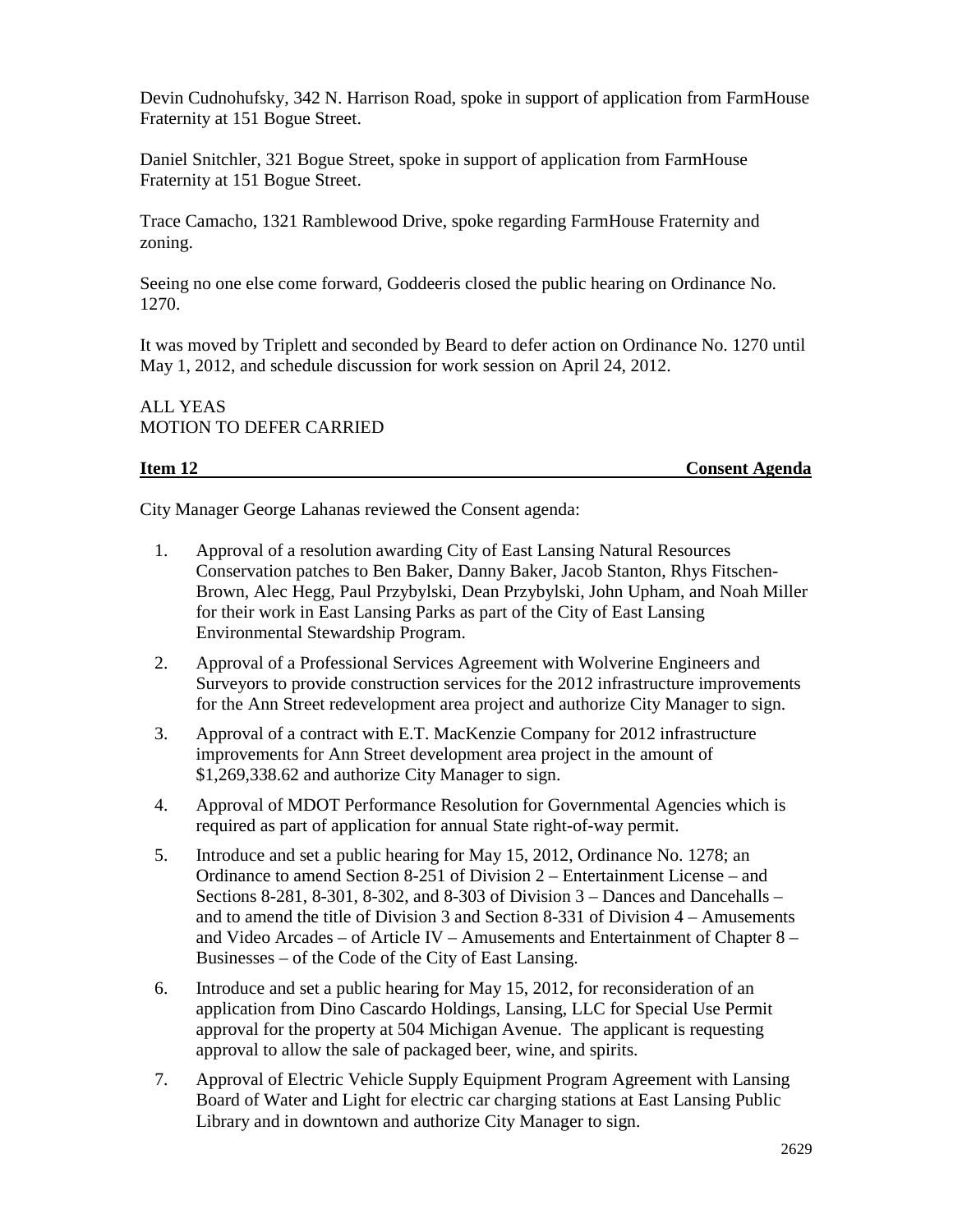- 8. Approval of the appointment of Brian Laxton to the Zoning Board of Appeals for a partial term ending December 31, 2012.
- 9. Set a public hearing for May 15, 2012, for Ordinance No. 1276; a City-initiated ordinance to amend the RM-54 District, University Oriented Multiple-Family Residential, of the Zoning Code to modify allowed building heights.
- 10. Approval of a resolution recognizing April 21, 2012 as the Greater Lansing Chapter Jack and Jill Day in East Lansing.

It was moved by Beard and seconded by Power to approve the Consent agenda.

ALL YEAS MOTION CARRIED

### **City of East Lansing, Michigan**

### **RESOLUTION AWARDING "SCOUTS CONSERVING EAST LANSING'S NATURAL RESOURCES" PATCHES TO THE NINE (9) LOCAL SCOUTS**

### **April 17, 2012**

WHEREAS, the City developed a Scouting Patch Program in 2007 to recognize local Boy Scouts and Girl Scouts who volunteer their time on environmentally related community service projects which benefit the City of East Lansing ; and,

WHEREAS, nine Boy Scouts recently combined to volunteer more than 30 hours for the City's Environmental Stewardship Program; and,

WHEREAS, the volunteer efforts of the scouts helped develop a nature trail at White Park and remove buckthorn, an invasive species, at Henry Fine Park.

NOW, THEREFORE, BE IT RESOLVED that the East Lansing City Council hereby award, Ben Baker, Danny Baker, Jacob Stanton, Rhys Fitschen-Brown, Alec Hegg, Paul Przybylski, Dean Przybylski, John Upham and Noah Miller the City's "Scouts Conserving East Lansing's Natural Resources" patch in recognition of their efforts to preserve and enhance our City parks and environment.

### **City of East Lansing, Michigan**

### **A RESOLUTION RECOGNIZING APRIL 21, 2012 AS THE GREATER LANSING CHAPTER JACK AND JILL DAY IN EAST LANSING**

### **April 21, 2012**

WHEREAS, Jack & Jill of America, Inc, was founded on January 24, 1938 in Philadelphia, Pennsylvania; and,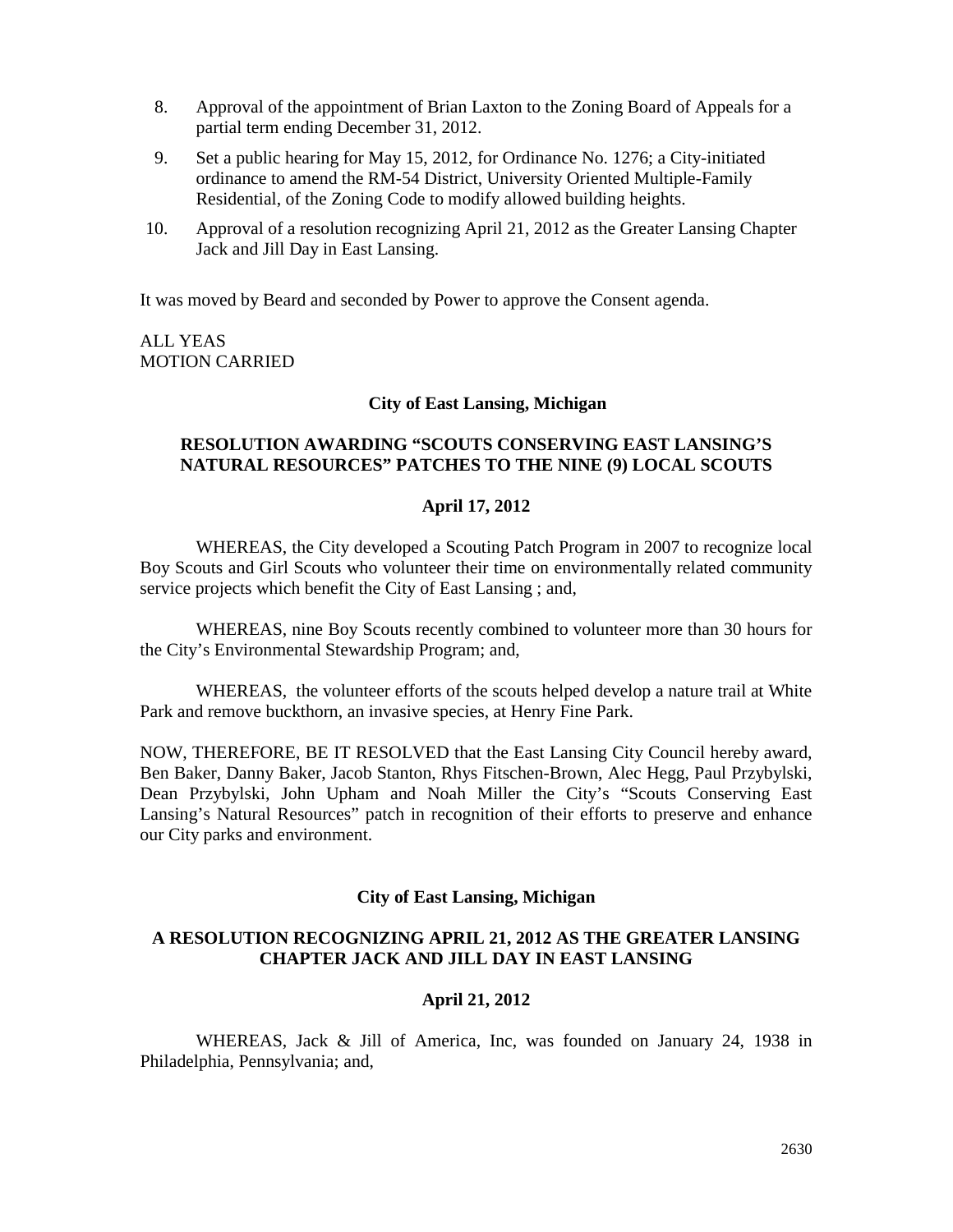WHEREAS, the Greater Lansing Chapter of Jack and Jill of America, Inc., was voted on at the National Convention in Chicago in 1982 and chartered by the National Office on March 12, 1983 with 26 Charter members; and,

WHEREAS, goals of Jack  $\&$  Jill of America, Inc. are aimed at stimulating children's growth and development, providing constructive programs for children such as educational, cultural, civic, recreational, etc., aid mothers in learning more about child rearing and care, seeking the advantages for children that we desire for our own, supporting legislation aimed at bettering conditions for children, and, finally, to develop and disseminate childcare and child development educational material; and,

WHEREAS, by bringing together children in a social and cultural environment Jack & Jill's resources are intended to improve the quality of life, particularly for African-American children; and,

WHEREAS, on April 20-22, 2012, there will be several celebratory events held to honor their  $30<sup>th</sup>$  anniversary; and,

WHEREAS, their anniversary theme is "Celebrating a 30 year Legacy of Service to Families and the Community" which is a continuation of their National mission to "Achieving Excellence, Inspiring Greatness, and Motivating Youth to Lead and Serve  $(AIM)$ ;

NOW, THEREFORE, BE IT RESOLVED, that the City Council of the City of East Lansing hereby recognizes April 21, 2012 as the Greater Lansing Chapter Jack and Jill day in East Lansing.

BE IT FURTHER RESOLVED, the City Council congratulates the Greater Lansing Chapter of Jack and Jill of America, Inc. on their  $30<sup>th</sup>$  anniversary and wish them many years of success to come.

**Item 13** Business Agenda

## **1. Consideration of Climate Sustainability Plan.**

Goddeeris recognized David Smith, Environmental Specialist, and Commission on the Environment members who were present at the meeting: Chair Brian Cenci, Shanna Draheim, Dorinda Van Kempen, and Marcia Horan.

Shanna Draheim spoke regarding the Climate Sustainability Plan and said it contains actions not only to guide City work, but also for business owners and residents as well.

Goddeeris thanked the Commission for their hard work on the Climate Sustainability Plan.

It was moved by Triplett and seconded by Beard to approve the Climate Sustainability Plan as included in Council packet.

ALL YEAS MOTION CARRIED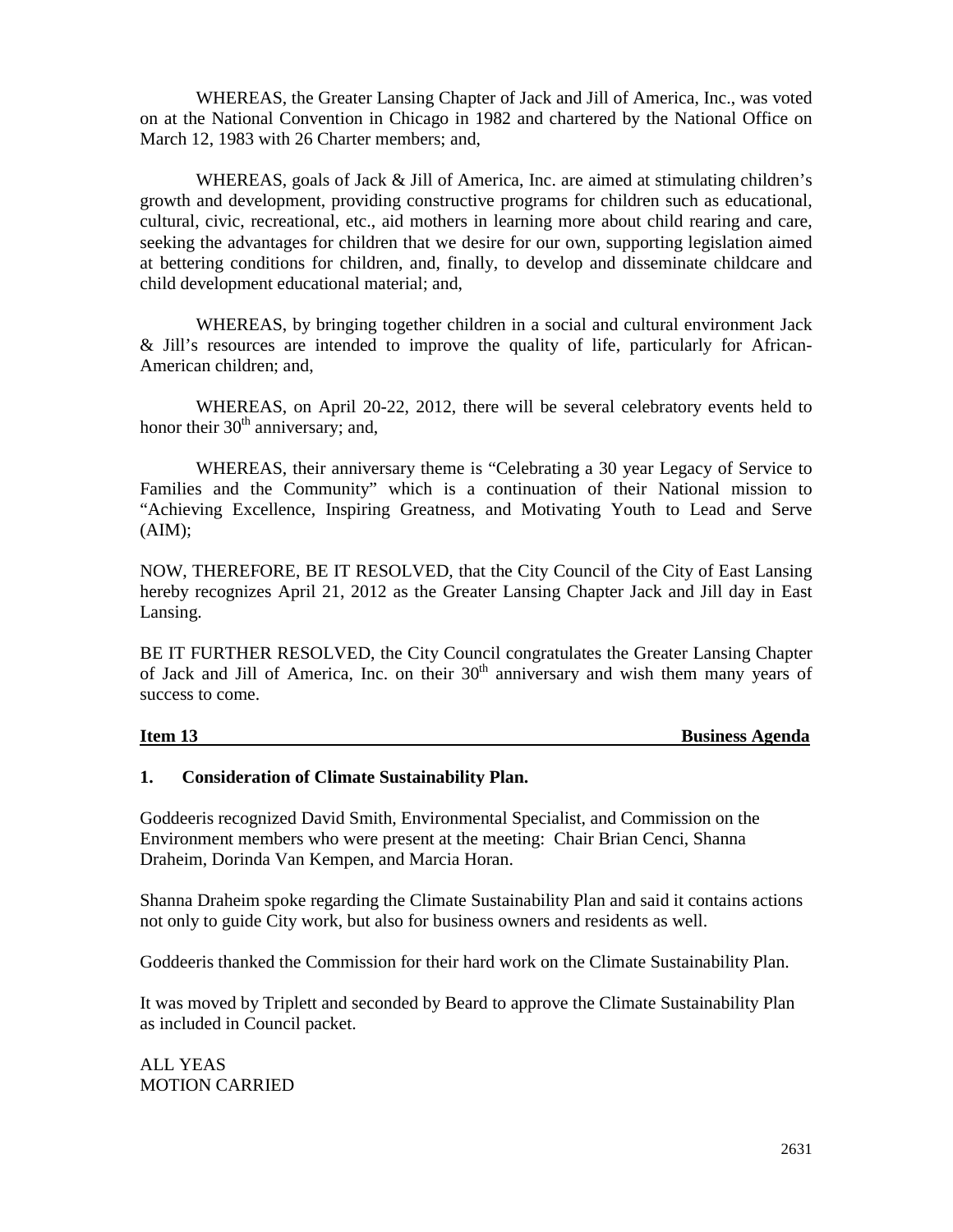It was moved by Power and seconded by Goddeeris to return Climate Sustainability Plan to Commission on the Environment, Parks and Recreation Advisory Commission, and Planning Commission to develop a step by step action plan which includes milestones, timetables, and responsibilities for implementation of Plan, and return to Council by August 8, 2012.

# ALL YEAS MOTION CARRIED

## **2. Consideration of the Annual Restaurant, Liquor and Entertainment License Renewal.**

It was moved by Loomis and seconded by Power to approve a resolution to authorize the Clerk to issue renewal licenses, as provided by law, for all current restaurant and entertainment licenses except for those restaurants that have delinquent taxes as listed in April 17, 2012 Council agenda packet Attachment K.

## ALL YEAS MOTION CARRIED

It was moved by Loomis and seconded by Power to approve a resolution to authorize the Clerk to issue renewal licenses for all current restaurant and entertainment licenses for those restaurants listed in April 17, 2012 Council agenda packet Attachment K that have delinquent taxes only upon payment of any delinquent taxes, fees or charges due and payable to the City of East Lansing.

ALL YEAS MOTION CARRIED

It was moved by Goddeeris and seconded by Power approve City Council register no objections to renewal of current liquor license holders in the City of East Lansing.

ALL YEAS MOTION CARRIED

**3. Consideration of an application from the Michigan Farmhouse Association for Site Plan approval for the property at 151 Bogue Street, which would permit an expansion of the existing Farmhouse fraternity, increasing occupancy from 44 to 60 persons, and would add retail space on the first floor of the addition. The property is zoned EV, East Village.**

It was moved by Beard and seconded by Power to defer consideration until May 1, 2012, and schedule discussion at April 24, 2012 work session of an application from the Michigan Farmhouse Association for Site Plan approval for the property at 151 Bogue Street, which would permit an expansion of the existing Farmhouse fraternity, increasing occupancy from 44 to 60 persons, and would add retail space on the first floor of the addition. The property is zoned EV, East Village.

ALL YEAS MOTION TO DEFER CARRIED